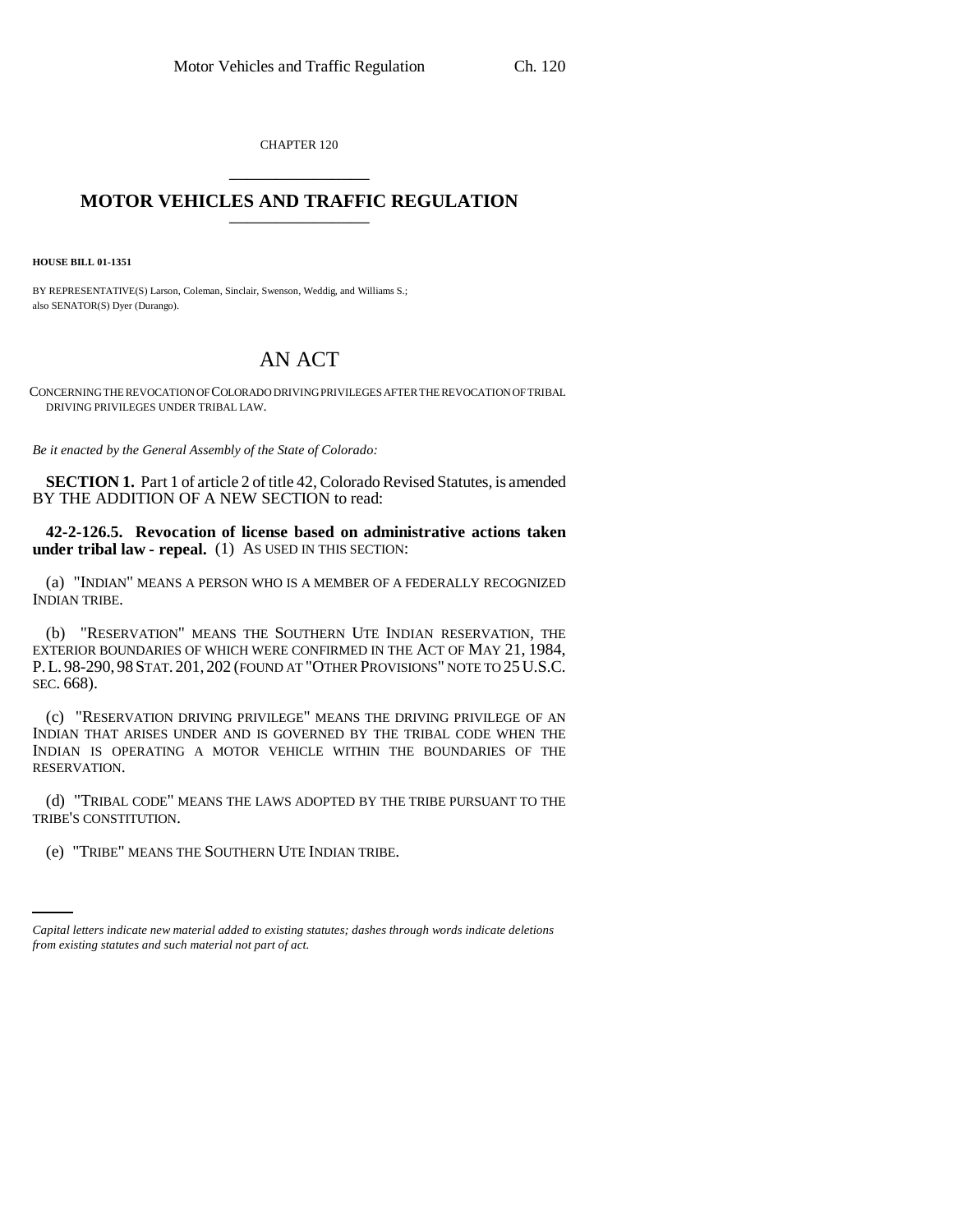Ch. 120 Motor Vehicles and Traffic Regulation

(2) **Legislative declaration.** (a) THE GENERAL ASSEMBLY FINDS THAT:

(I) THE TRIBAL CODE, INCLUDING TRAFFIC PROVISIONS, GOVERNS THE CONDUCT OF INDIANS WITHIN THE RESERVATION;

(II) THE TRIBAL CODE GRANTS RESERVATION DRIVING PRIVILEGES TO INDIANS BASED ON POSSESSION OF A STATE-ISSUED DRIVER'S LICENSE BUT DOES NOT AUTHORIZE APPLICATION OF STATE DRIVER'S LICENSE REVOCATION LAWS BASED ON THE CONDUCT OF INDIANS WITHIN THE RESERVATION; AND

(III) WHEN INDIANS DRIVE OUTSIDE OF THE RESERVATION, STATE AND MUNICIPAL TRAFFIC LAWS APPLY TO THEIR STATE DRIVING PRIVILEGES.

(b) IN ENACTING THIS SECTION, THE GENERAL ASSEMBLY INTENDS TO PROVIDE SAFETY FOR ALL PERSONS USING THE HIGHWAYS OF THE STATE BY AUTHORIZING A PROCESS WHEREBY THE STATE SHALL REVOKE THE COLORADO DRIVING PRIVILEGES OF A PERSON AFTER THE TRIBE HAS ENTERED A FINAL ORDER UNDER THE TRIBAL CODE REVOKING THE RESERVATION DRIVING PRIVILEGES OF THAT PERSON, IN A MANNER SIMILAR TO HOW THE STATE REVOKES THE STATE DRIVING PRIVILEGES OF A COLORADO LICENSEE WHOSE DRIVING PRIVILEGES ARE REVOKED FOR AN ACTION OCCURRING AND ADJUDICATED IN A FOREIGN JURISDICTION.

(3) WHEN THE TRIBE INITIALLY REVOKES THE RESERVATION DRIVING PRIVILEGE OF AN INDIAN PURSUANT TO THE TRIBAL CODE PENDING A TRIBAL HEARING, THE TRIBE SHALL TAKE POSSESSION OF THE PERSON'S COLORADO DRIVER'S LICENSE. THE TRIBE IS AUTHORIZED TO ISSUE A TEMPORARY PERMIT WHICH SHALL PROVIDE TEMPORARY COLORADO DRIVING PRIVILEGES TO THE PERSON UNTIL THE TRIBE ENTERS A FINAL ORDER OF REVOCATION OF THE PERSON'S RESERVATION DRIVING PRIVILEGES.

(4) IF THE TRIBE ENTERS A FINAL ORDER OF REVOCATION OF THE PERSON'S RESERVATION DRIVING PRIVILEGES, THE TRIBE SHALL SEND NOTICE OF SUCH REVOCATION TO THE DEPARTMENT VIA FAX, MAIL, OR ELECTRONIC MEANS.

(5) THE STATE SHALL GIVE FULL FAITH AND CREDIT TO A TRIBAL ADMINISTRATIVE OR JUDICIAL DETERMINATION RELATED TO THE TRIBE'S REVOCATION OF THE RESERVATION DRIVING PRIVILEGES OF AN INDIAN.

(6) UPON RECEIVING NOTICE OF REVOCATION FROM THE TRIBE PERTAINING TO ANY INDIAN, THE DEPARTMENT SHALL IMMEDIATELY REVOKE THE COLORADO DRIVING PRIVILEGES OF THAT PERSON. THE PERIOD OF THE STATE REVOCATION SHALL RUN CONCURRENTLY WITH THE REVOCATION ACTION TAKEN BY THE TRIBE. THE STATE'S DRIVER RECORD FOR THE REVOKED INDIVIDUAL SHALL INDICATE CONCURRENT DATES FOR THE REVOCATION PERIOD. THE DEPARTMENT SHALL SEND NOTICE OF REVOCATION BY FIRST-CLASS MAIL TO THE PERSON AT THE ADDRESS LAST SHOWN ON THE DEPARTMENT'S RECORDS.

(7) THE DEPARTMENT'S REVOCATION OF THE PERSON'S COLORADO DRIVING PRIVILEGES SHALL BE A FINAL AGENCY ACTION OF THE DEPARTMENT. ANY APPEAL OF THE STATE'S FINAL REVOCATION ACTION MAY BE TAKEN IN ACCORDANCE WITH SECTION 42-2-135 AND SECTION 24-4-106, C.R.S. BECAUSE THE STATE IS GIVING FULL FAITH AND CREDIT TO THE TRIBAL DETERMINATION, THE DEPARTMENT'S